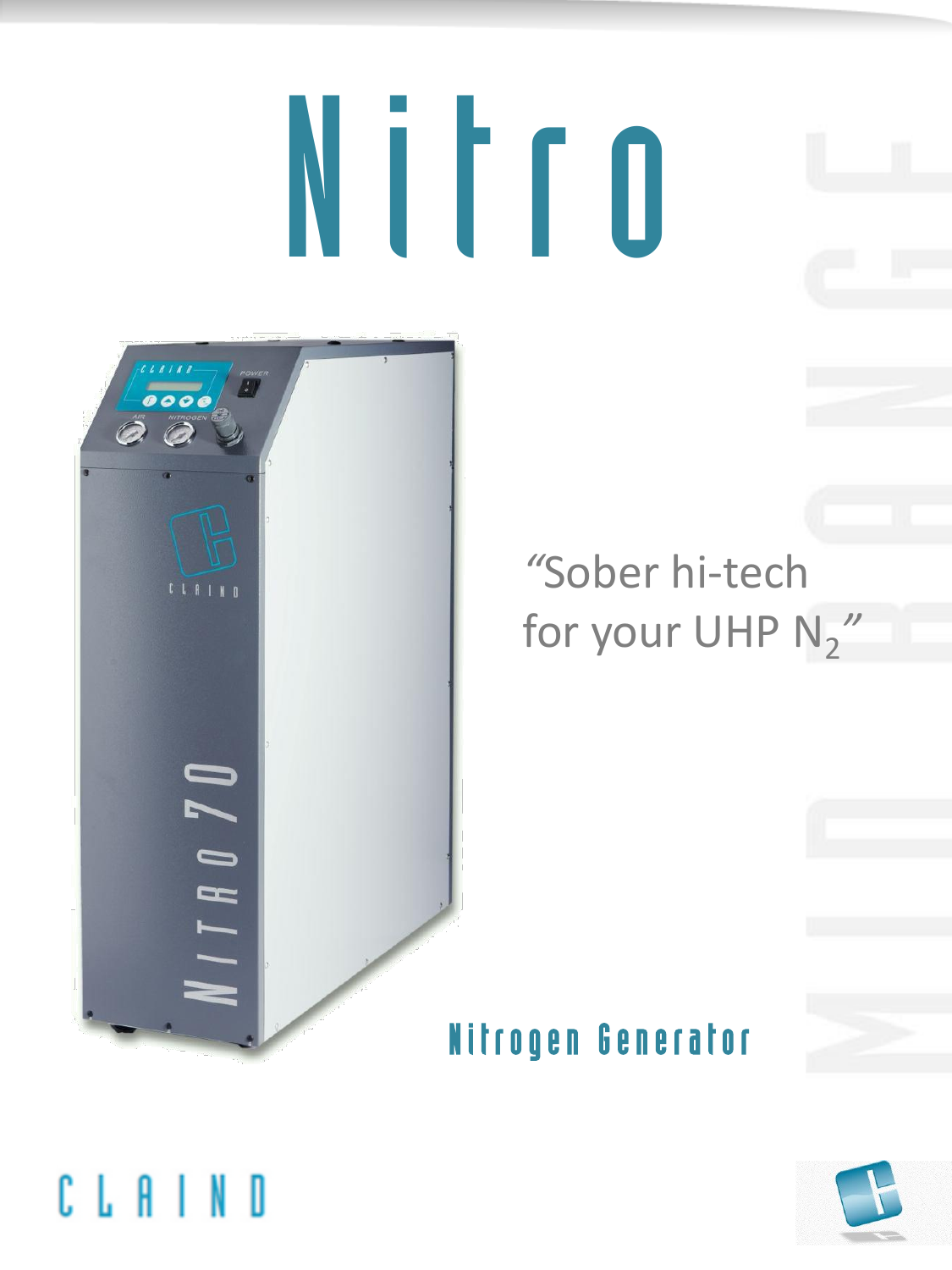#### **MODEL**

Nitro 35 Nitro 70

#### **FEATURES**

- Nitrogen generation through **PSA CLAIND technology, at the highest purity**  requested from LC/MS analyzers or Sample Preparation
- The generator operates automatically 24 hours a day, 365 days a year
- **24 liters internal tank which allows the extension of stand-by periods**
- **FAST PURITY Patent Technology** to supply **High purity grade taylored for LCMS: O<sub>2</sub>** up to  $0.1\%$  H<sub>2</sub>O up to  $-55\degree$ C Dew Point and HC Vapours < 0,01 ppm
- E**asy to use keypad, which allows the monitoring of the operational** status, the consumables estimated life and the maintenance requirement
- **Small unit** equipped with full turn wheels for easy moving

#### **APPLICATIONS**

- LC/MS
- Sample preparation
- Incubators
- Light Scattering Detectors
- FTIR



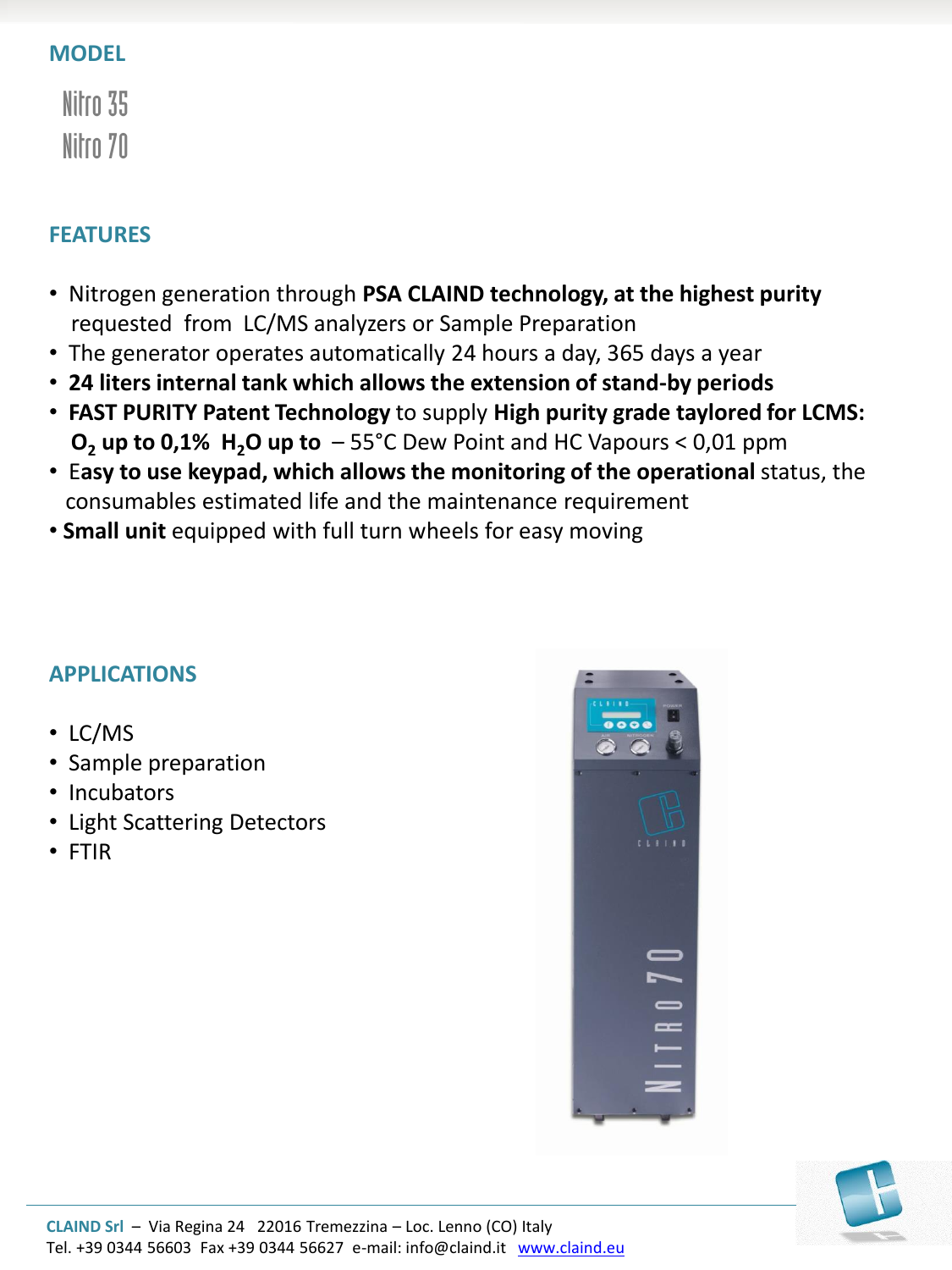#### **TECHNICAL SPECIFICATIONS**

| <b>FLOW RATE</b>              | up to 35 Nl/min from the Model 35<br>up to 70 Nl/min from the Model 70                                                                                                                                                                        |
|-------------------------------|-----------------------------------------------------------------------------------------------------------------------------------------------------------------------------------------------------------------------------------------------|
| <b>TECHNOLOGIES EMPLOY</b>    | <b>PSA</b>                                                                                                                                                                                                                                    |
| <b>OUTPUT PRESSURE</b>        | $0 - 8,5$ bar/0 - 123,25 psi                                                                                                                                                                                                                  |
| <b>PURITY</b>                 | up to 99,99%                                                                                                                                                                                                                                  |
| <b>MOISTURE</b>               | <-50°C dew point ATP                                                                                                                                                                                                                          |
| AIR INPUT CHARATERISTICS      | particulate $\leq 0.01 \mu m$ - Oil vapors $\leq 0.01 \ mg/m3$<br>moisture ≤ 3° C dew point in pressure<br>pressure: 6 ÷ 10 bar/87 ÷ 140 psi<br>medium flow rate: Model 70 up to 170 Nl/min at 8,5 bar<br>Model 35 up to 90 Nl/min at 8,5 bar |
| <b>ELECTRICAL SUPPLY</b>      | 115 Vac ±10% 60 Hz 30 W<br>230 Vac ±10% 50 Hz 30 W                                                                                                                                                                                            |
| <b>INDEX OF PROTECTION</b>    | IP20                                                                                                                                                                                                                                          |
| <b>OPERATING TEMPERATURE</b>  | $+5^{\circ}$ C ÷ + 40 $^{\circ}$ C                                                                                                                                                                                                            |
| <b>ENVIRONMENTAL HUMIDITY</b> | $5 \div 80\%$                                                                                                                                                                                                                                 |
| <b>MAX ALTITUDE</b>           | 2000 m asl                                                                                                                                                                                                                                    |
| <b>DIMENSIONS</b>             | Height: 92 cm/36"<br>Width: 26,5 cm/10"<br>Depth: 75 cm/29"                                                                                                                                                                                   |
| <b>WEIGHT</b>                 | 90 kg/198 lbs Model 70<br>75 kg/154 lbs Model 35                                                                                                                                                                                              |
| <b>WARRANTY</b>               | 1 year                                                                                                                                                                                                                                        |
|                               |                                                                                                                                                                                                                                               |

#### **CERTIFICATIONS**



 $\zeta$ 



**CLAIND Srl** – Via Regina 24 22016 Tremezzina – Loc. Lenno (CO) Italy Tel. +39 0344 56603 Fax +39 0344 56627 e-mail: info@claind.it [www.claind.eu](http://www.claind.eu/)